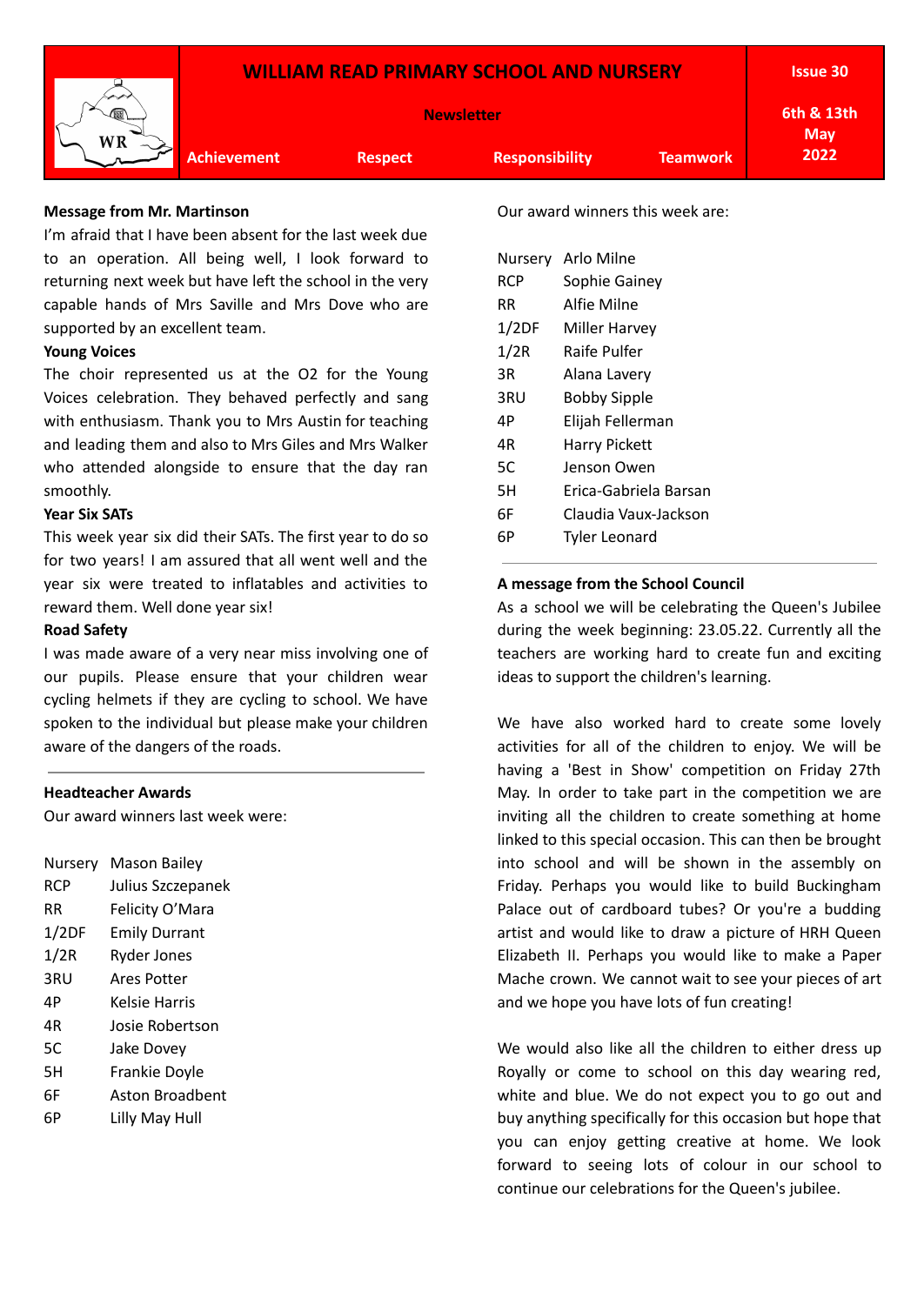|          |                    |                | <b>WILLIAM READ PRIMARY SCHOOL AND NURSERY</b> |                 | <b>Issue 30</b>          |
|----------|--------------------|----------------|------------------------------------------------|-----------------|--------------------------|
| ∽<br>∕ाज |                    |                | <b>Newsletter</b>                              |                 | 6th & 13th<br><b>May</b> |
|          | <b>Achievement</b> | <b>Respect</b> | <b>Responsibility</b>                          | <b>Teamwork</b> | 2022                     |

In school we have lots of other activities planned - but we cannot share all of them with you just yet! Watch this space!

Please **DO NOT** park on the double yellow lines outside the school gate when dropping children off in the morning. It is a very narrow road and this is a danger to those trying to access the school.

Thank you for your support.



Our award winners for last two weeks are: **Bronze** - Lennon Connelly (x2), Freya Dale, Lewis Payne and Isabella Reed

# Accelerated<br>Reader

The following children have achieved these certificates during the week beginning 2-5-22.

**Bronze Certificate** - Ellie-Harper Martin 1/2R, Erica-Gabriela Barsan 5H, Taylor Bowman 5H, Summer Lawson 5H, Ava Nicholls-Cain 6F and Inaaya Jahan 6P.

The following children have achieved these certificates during the week beginning 9-5-22

**Bronze Certificate -** Isabella Reed 1/2DF, Grace Millington 1/2R, Lewis Payne 1/2R, Luis Ahmeti 3R, William Perrior 4R, Roseanna Ainsworth 5H, Freya Dale 5H, Alex Gardner 5H, Maxwell Goldstone 5H, Mia Murphin 5H, Frederick Pollard 5H, Riley Raines 5H, Courtney Yard 5H, Lara Garrett 6F, Bobby-Lee Anderson 6P and Mallory Ares 6P.

**Silver Certificate -** Indie Taylor 1/2R, Eligiusz Szczepanek 4R, Taylor Bowman 5H and Ava Nicholls-Cain 6F.

**Gold Certificate -** Ava Nicholls-Cain 6F.

The table below shows our top readers so far this year:

|                      | 4R |           |
|----------------------|----|-----------|
| Eligiusz Szczepanek  |    | 1,488,035 |
| Garrett, Lara        | 6F | 1,086,527 |
| Ava Nicholls-Cain    | 6F | 987,168   |
| Erica Barsan         | 5H | 837,813   |
| Claudia Vaux-Jackson | 6F | 563,186   |
| Charlie Pickett      | 6P | 504,286   |
| Ella Yalcin          | 6P | 487,396   |
| Pawel Swierczek      | 5C | 473,122   |
| Freya Dale           | 5H | 471,505   |
|                      |    |           |

#### **Lunchtime Awards**

Our Midday Assistants awarded two lunchtime awards last week to Oliver Prince for being very well behaved and the whole of class 6P for being friendly and helpful.

Our Midday Assistants have awarded two lunchtime awards this week to Bobby Doyle for being very well behaved and Emir Enginov for being friendly and helpful.



Our Dojo Champions last week were:

| Nursery    | Jami-Rose Griffin    |
|------------|----------------------|
| <b>RCP</b> | <b>Emily Kemp</b>    |
| RR         | Mia Fenlon           |
| 1/2DF      | Eilah Huggins        |
| 1/2R       | Summer-Rose Sinclair |
| 4R         | Felicity Krejzl      |
| 5C         | Isla Fenlon          |
| 5H         | Alex Gardner         |
| 6F         | Ava Nicholls-Cain    |
|            | Mohammad Azad        |